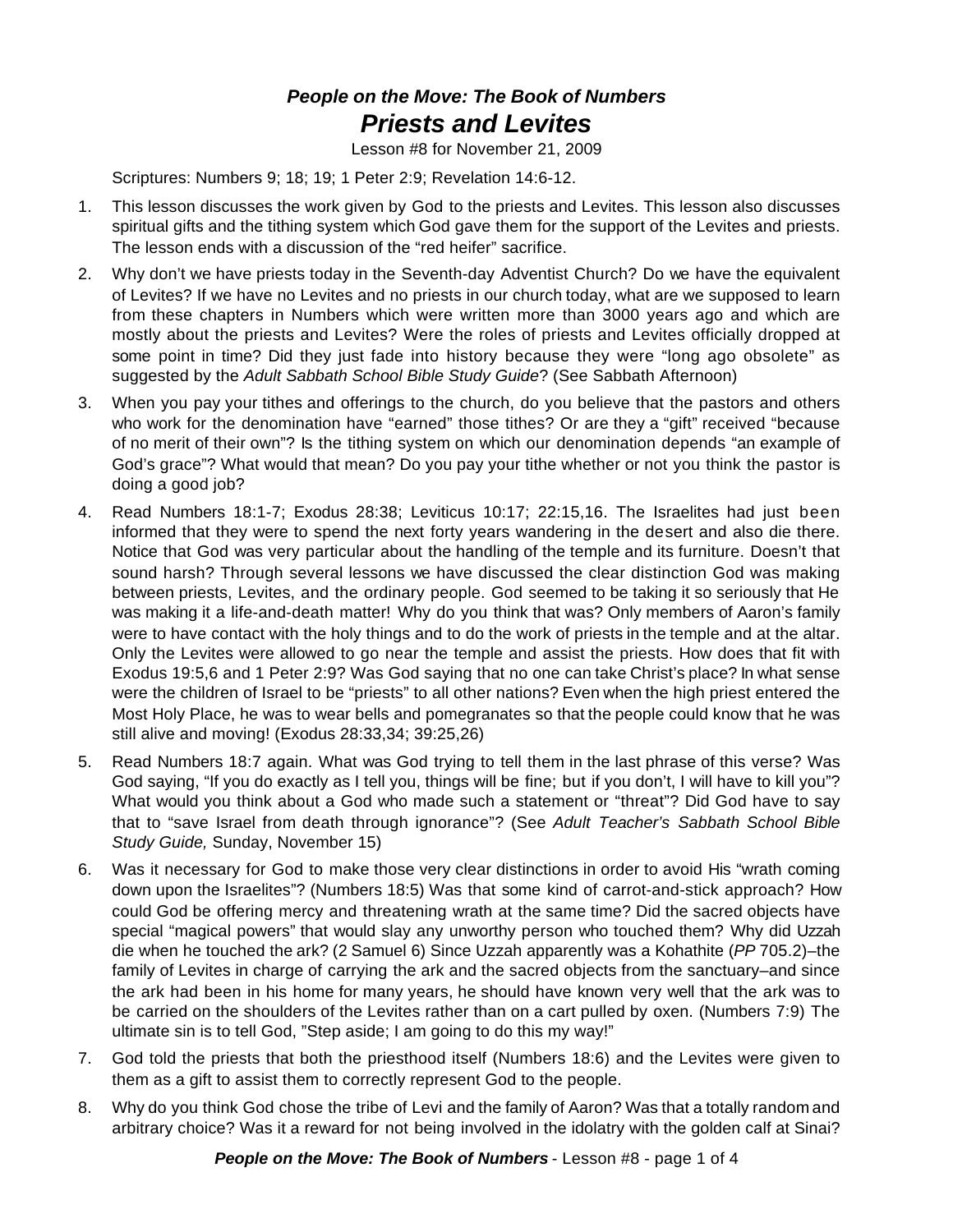Then, shouldn't Aaron, who "created" that calf, have been the first to die? Or, was it a reward for what Aaron had done for the Israelites? Or, was God asking them just to use the talents or spiritual gifts which He had already bestowed upon them? Did God realize that He needed someone to do that work, and they were as good as anyone else? Would that be arbitrary? Aaron had been chosen earlier to be a spokesman for Moses.

- 9. As you review all of those provisions and stipulations given by God in these books from Exodus to Deuteronomy, is it obvious to you that they are a "picture" "in miniature" of Calvary? Do you see the life and death of Christ clearly represented? Or even faintly portrayed? Do you think the people at that time had any idea that the provisions were revealing something about the life of the future Messiah? **As we have read through the book of Numbers, have you noticed any verses clearly explaining what all those rituals were supposed to mean?**
- 10. If the family of Aaron was chosen to be priests and the tribe of Levi to be their assistants, did those gifts of spiritual leadership automatically become hereditary? Or, was that a way to prevent just anyone who wanted to be a priest from lining up for the job? How would you have dealt with that "wild bunch" of ex-slaves? Do we have any problem today with people in church leadership competing over their roles and positions? Does political maneuvering have an appropriate place in church administration?
- 11. Read Numbers 18:8-20. These verses seem to suggest that offerings given to the Lord could be taken by the priests and Levites and used for their own personal needs. Were those gifts ever misused? What about Samuel's sons? Why were only the males allowed to eat some sacrifices (Numbers 18:8-10) while other offerings were for both the males and females? (Numbers 11:11, 18- 20)
- 12. Read Exodus 19:5,6. What was God trying to tell them in these two verses? Were they expected to witness to all the nations around them? Were the Israelites in any sense ever priests to those around them? What about us? First of all, we must live what we preach! Are we supposed to be priests to those around us? What would that involve? (Revelation 14:6-12) How are we to be "priests" of the three angels' messages to the world? What is "the priesthood of all believers"? Were Jesus and Paul "priests"? Neither of them was of the tribe of Levi.

Will there be priests in heaven? Is there a temple in heaven? Did Moses actually see a temple in heaven? How do we reconcile Revelation 15:5 and 21:22? We must be careful in our understanding of the sanctuary message! Jesus did not remain in the Holy Place in heaven for 1813 years before He could be reunited to His Father! The Father is omnipresent! God has trouble even communicating to us.

- 13. Consider tithing and what we know about the high priest and his associates in the times of Jesus. Only a few days before His crucifixion, Jesus took His disciples to an area in the temple where the offering receptacles were kept. There–unobserved–He quietly pointed to the actions of a widow who gave two "mites." (Mark 12.41-44; Luke 21:1-4) What happened to that offering and those of others? Where did those two mites end up? Did Caiaphas need those two mites? But Jesus spoke with great admiration and commendation for the widow. Does this story make it clear to us that even if we think our offerings are being misused by the local church or even by the church organization, that does not justify us in withholding our offerings? If there are problems with the use of church finances, there are other ways for dealing with those problems.
- 14. Notice that the best of the first fruits of the produce of the land was supposed to be given to the Levites, and then, in turn, the Levites were to pay their tithes to the priests. A similar system is followed in our church even today.
- 15. If all of the children of Israel were faithful tithe payers, the Levites and priests should have fared very well. But what do you think happened later during times of apostasy? Were the Levites and even the priests forced to go out and find work or earn a living in some other way? In some regions in the Adventist church of today, tithing does not exceed 25% of the church membership.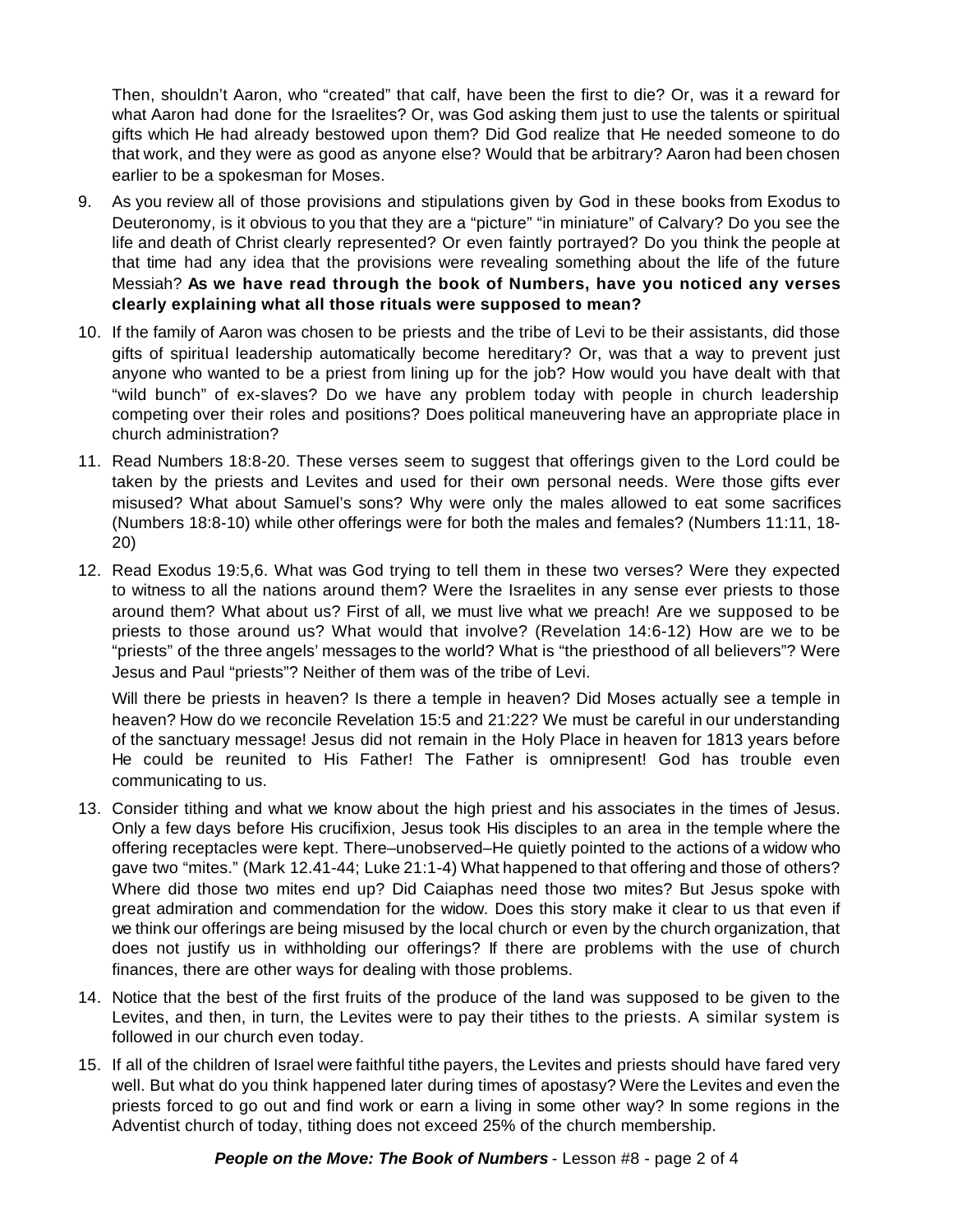- 16. Is that because the church leadership has not presented tithing in the right way? Or, is it because church members have become selfish? Or, is it some of both?
- 17. Does the tithe-paying plan for the support of the church seem like a fair one to you? Can you think of any valid reason why a faithful Christian should not pay a faithful tithe and give generous offerings? (Malachi 3:10-12)
- 18. Read Numbers 18:32. Does this verse suggest that those who do not pay a faithful tithe should be put to death? Or, does it suggest that Levites and priests who misused a portion of what was given them were to be put to death?
- 19. Would we be better off if our pastors and church leaders were all part-time, voluntary workers instead of full-time workers? Church elders and church deacons serve like that. Or, is God saying to us that at the head of His work He wants people who are totally dedicated to the job and not people who have to give to Him what is left over of their time?
- 20. Considering the fact that we are referring to events which apparently happened during or shortly before the 40 years of wandering by the Israelites in the wilderness, on what "income" did they pay tithe? Were they supposed to tithe their manna? Were the Levites and priests expected to go and collect manna on their own? What other forms of "increase" did they have which could be tithed? Their animals?
- 21. Certainly, we would recognize that the role of the priests and the role of the Levites were very important in the ancient Israelite economy. Our lesson suggests that the priests, the Levites, and the people each were to have their own function, and thus, there was an interdependence–they needed each other to carry out God's plan.
- 22. The *Adult Sabbath School Bible Study Guide* suggests that we are supposed to learn our complete interdependence through the system of tithing. The priests and Levites depended upon the other tribes for their income. On the other hand, the people were totally dependent upon the Levites and priests when they went to the sanctuary to make offerings, etc. Are we in a similar position today? To whom will we pay our tithe if the Seventh-day Adventist Church becomes illegal?
- 23. We are invited to consider the "gift" of the priesthood given to Aaron's family and the gift of the Levites given to assist them and compare those with the spiritual gifts given to the members of the church in the times of the New Testament.
- 24. Read Romans 12:3-8; 1 Corinthians 12:28-31; Ephesians 4:11. While these three lists of spiritual gifts vary slightly, they give us a clear picture of the needs of the church. Hebrews 5:4 suggests that we can only serve God with the spiritual gifts He has given us.
- 25. Review the question about spiritual gifts raised by the Corinthian church, and review Paul's answer in 1 Corinthians 12-14. Is it clear from those three chapters that love is the most important attribute needed in the Christian church? Isn't it also clear that certain gifts are more important than others?
- 26. Do you personally know which gifts God has assigned to you? What role is God asking you to play in the church? What happens to gifts which God gives us which are not used? Do neglected gifts wither and die?
- 27. Read Numbers 19. Many people regard the sacrifice of the red heifer as the strangest ritual or ceremony in the entire sanctuary system. What are we supposed to learn from it? Clearly, that ceremony–the killing of a young heifer, the burning of the entire animal, the blood being tossed in the direction of the sacred tent, and the ashes later being used in a ceremony of cleansing for those who had touched something that had died or someone who had died–does not lend itself to a simple or obvious interpretation!
- 28. Some have suggested the following possible symbolism: 1) The animal was supposed to be without blemish and red in color. Those things were to represent the death of Jesus Christ. 2) The animal was slain outside of the camp just as Jesus died outside the gate. Did that suggest to them that the

*People on the Move: The Book of Numbers* - Lesson #8 - page 3 of 4